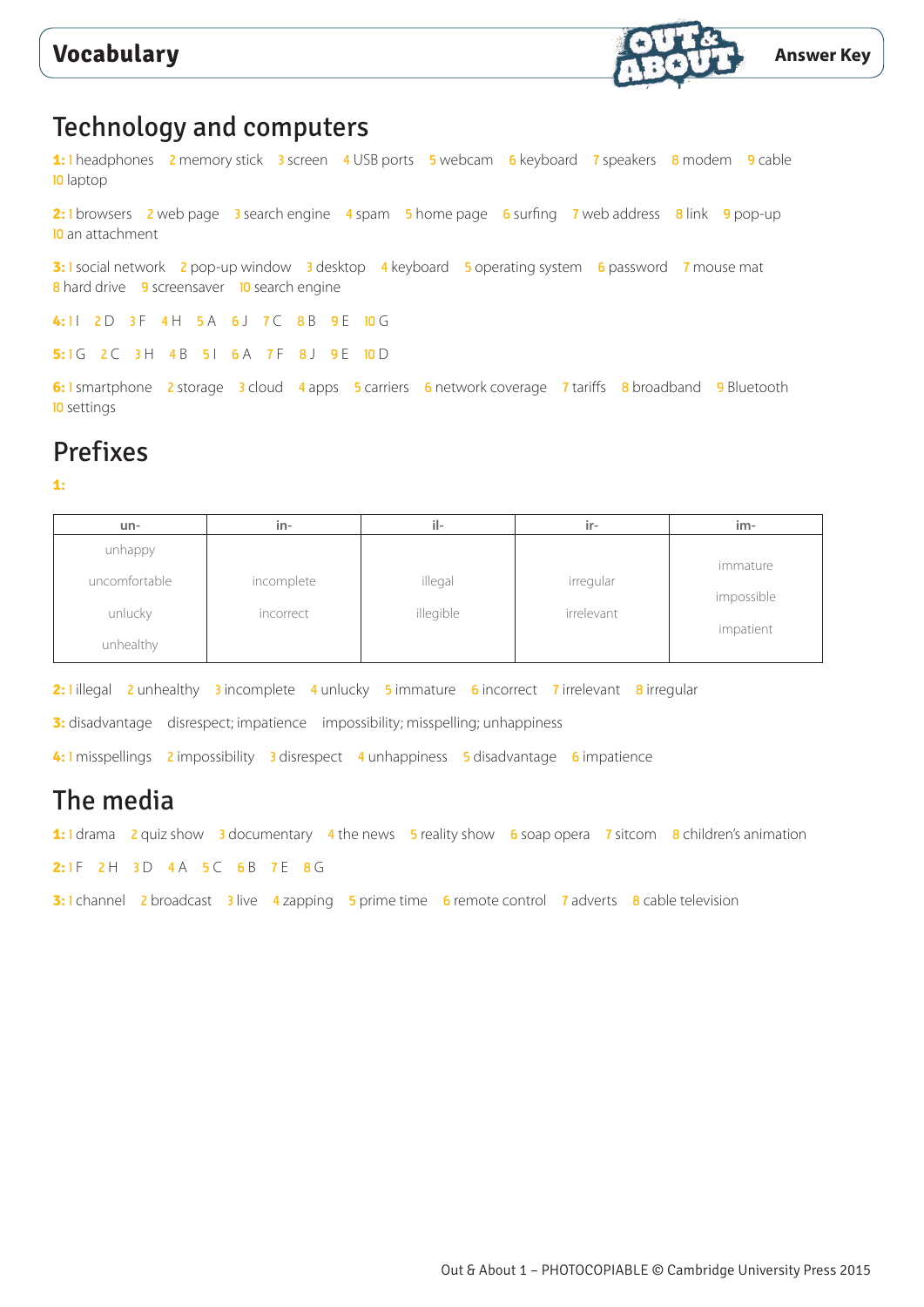

### Relatives

**1:** 1 cousin 2 sister 3 sister-in-law 4 niece 5 grandfather 6 husband 7 uncle 8 parents 9 mother-in-law 10 grandson

2:1E 2C 3F 4A 5G 6B 7H 8D 9J 101

**3: 1** twins 2 single parent 3 orphan 4 great-grandmother 5 guardian 6 related 7 widow 8 father figure 9 only child **10** engaged

### Adjectives, adverbs and nouns

1: linteresting 2 worried 3 annoying 4 confusing 5 amazing 6 surprised 7 tired 8 excited 9 boring **10** disappointed

2: 1 good 2 loudly 3 hopefully 4 quickly 5 correct 6 easy 7 seriously

**3:** I sunrise 2 bedside 3 haircut 4 film star 5 daylight 6 body clock 7 toothbrush 8 heartache 9 boyfriend 10 winter blues

**4:** 1 brush 2 light 3 band 4 dress 5 place 6 shoe 7 subject 8 toe

### Sports

1: I bat 2 pitch 3 grass 4 sprinting 5 tyres 6 track

2: **1E** 2 A 3 D 4 B 5 C

### Do and make

**1:** 1 do 2 make 3 done 4 make 5 making 6 done 7 make 8 made 9 do 10 make

2: 1 done 2 did 3 make 4 making 5 do 6 make 7 made 8 doing 9 made 10 done

**3:** I went 2 plays 3're going 4 go 5 do 6 going; running 7 does 8 playing

#### **4:**

- 1 board, dunes
- 2 double fault, racquet
- 3 helmet, bicycle
- 4 try, scrum, (referee)
- 5 crawl, lane
- 6 river, rod
- 7 chequered flag, pole position, (lane)
- 8 referee, corner
- 9 harness, rope
- 10 bat, bowler

#### 5: 1 J 2 H 3 I 4 A 5 F 6 B 7 C 8 E 9 G 10 D

**6: 1** opponent 2 champion 3 knocked out 4 score 5 runner-up 6 tying/tied 7 disqualify 8 spectators 9 walkover **10** Victory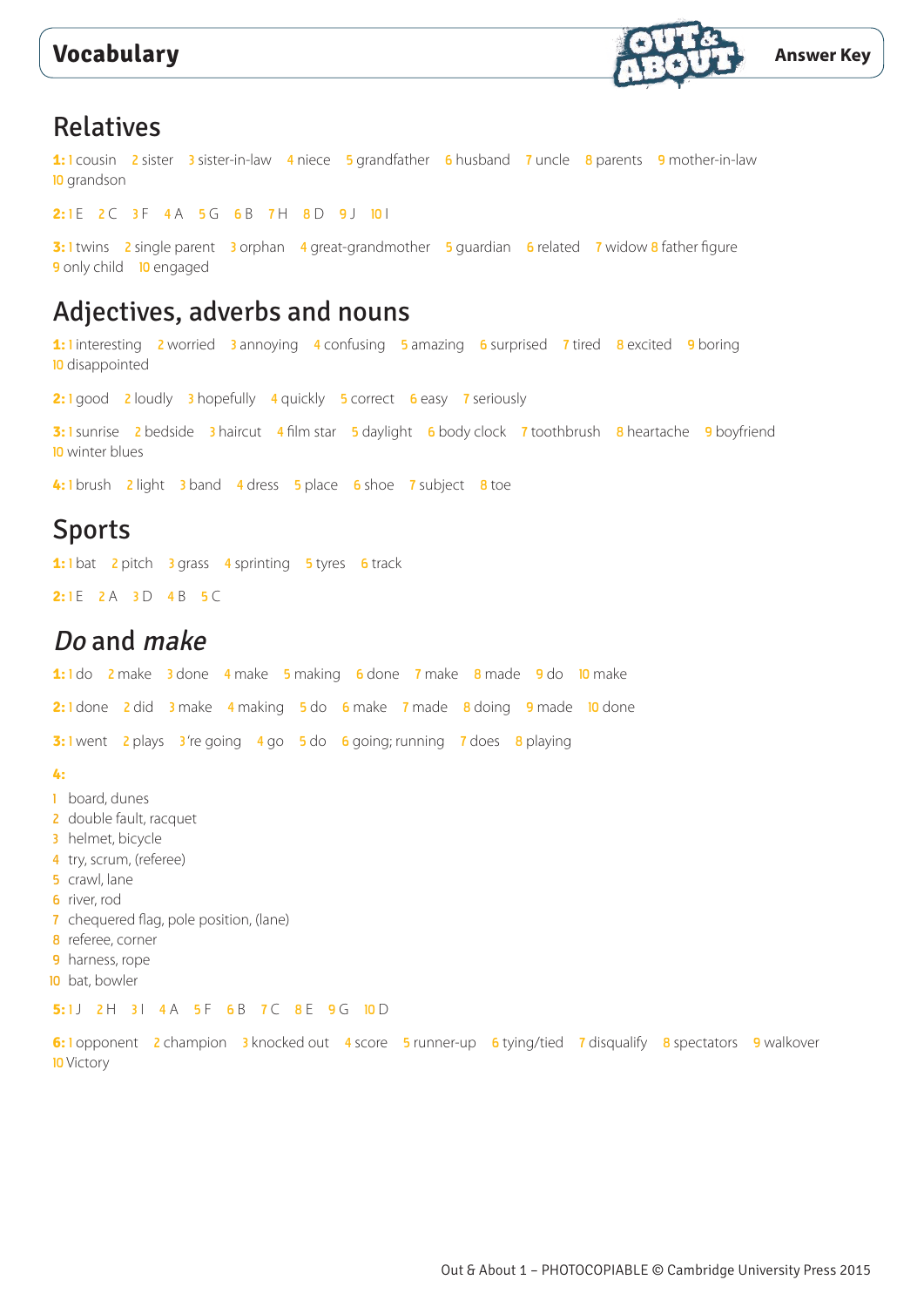

# Suffixes

#### 

-able: comfortable, reasonable -al: cultural, emotional -ful: careful, hopeful, useful -ic: fantastic, scientific -ive: unobtrusive, sensitive -less: careless, hopeless, useless -ous: curious, tedious

#### 

- curious
- emotional
- reasonable
- useful
- hopeless
- cultural
- sensitive
- tedious
- fantastic
- careful

### 

- -able: enjoyable, employable
- 2 -al: social, personal, cultural, medical
- -ful: peaceful, helpful
- -ic: academic, enthusiastic
- -ive: attractive
- -less: endless
- -ous: enormous

#### 

- employable
- enthusiastic
- social
- academic
- peaceful
- attractive
- helpful
- enormous
- endless
- personal

### 

- A activist
- **B** competitor
- C demonstrator
- **D** inhabitant
- E journalist
- F driver
- G pensioner
- H student
- journalist
- 2 demonstrators
- students
- driver
- activist
- inhabitants pensioners
- competitors
- 

### 

- anthropologist
- supporter
- immigrant
- elector
- president
- psychologist
- consultant
- rioter
- opponent
- administrator

### 

- rioters
- opponents
- supporters
- president
- anthropologists
- psychologist
- immigrants
- consultant
- electors
- administrator